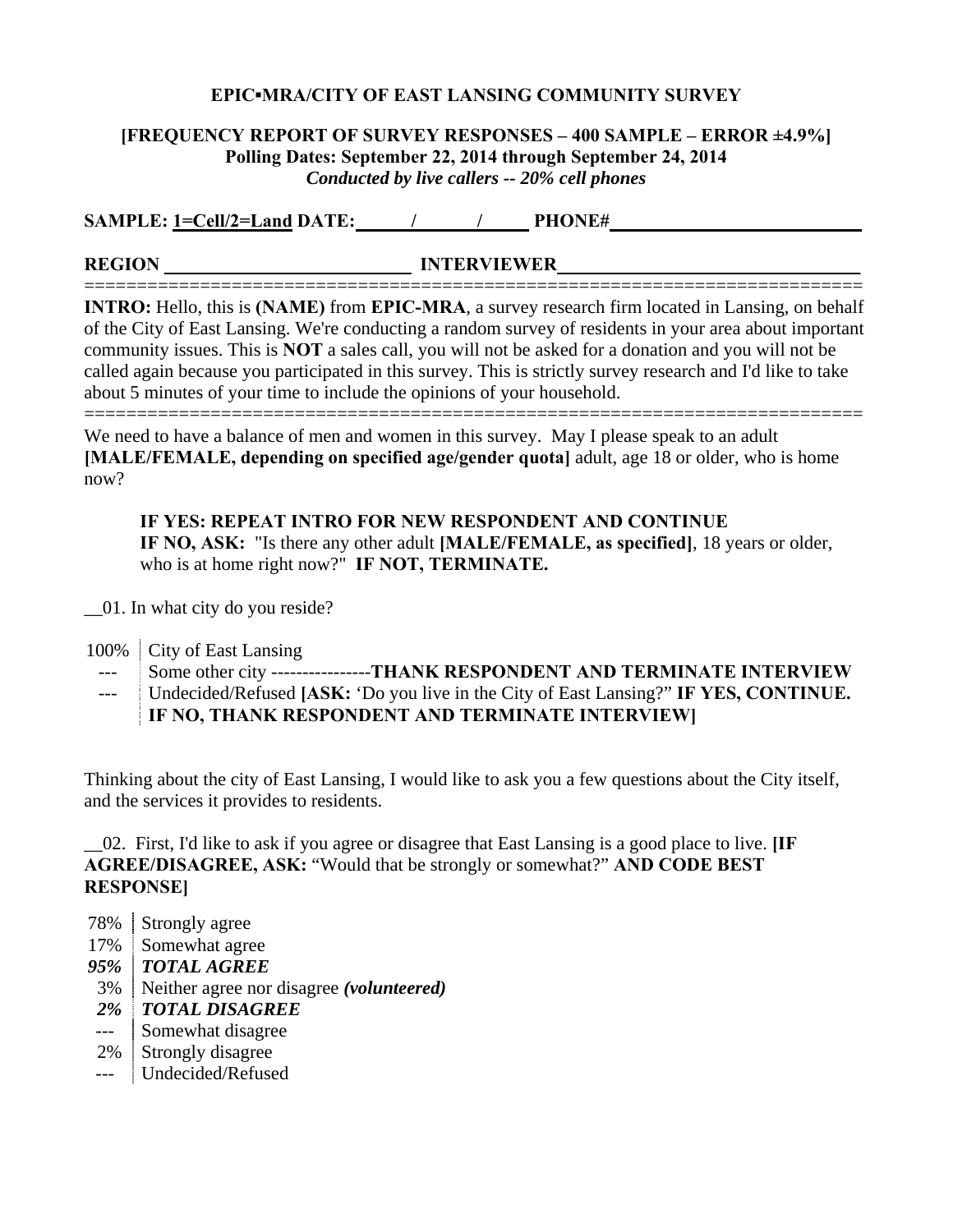Which three of the following services do you value the most about East Lansing? **[READ AND ROTATE 1 THROUGH 6 – CODE UP TO THREE RESPONSES - ASK: "Which one do you value** most?", "Which one do you value second most?", "Which one do you value third most?" **UNTIL THREE RESPONSES GIVEN OR UNPRODUCTIVE]**

| [READ AND ROTATE 1 THROUGH 6]            | $Q.3 -$<br><b>First</b> | $Q.4 -$<br><b>Second</b> | $Q.5 -$<br><b>Third</b> |
|------------------------------------------|-------------------------|--------------------------|-------------------------|
| <b>Public Safety</b>                     | 34%                     | 14%                      | 21%                     |
| <b>Streets and Sidewalk Maintenance</b>  | 8%                      | 21\%                     | 13%                     |
| Parks and Recreation Facilities          | 11%                     | 19%                      | 18%                     |
| Library                                  | 20%                     | 14%                      | 15%                     |
| <b>Festivals and Events</b>              | 10%                     | 19%                      | 20%                     |
| Solid Waste and Recycling                | 14%                     | 13%                      | 13%                     |
| None of the above ( <i>volunteered</i> ) | 1%                      |                          |                         |
| Other (volunteered)                      | ---                     |                          |                         |
| Undecided/Refused                        | 2%                      |                          |                         |

# **Q.3 THROUGH Q.5 COMBINED/RANKED:**

| 23% | <b>Public Safety</b>                     |
|-----|------------------------------------------|
| 17% | Library                                  |
| 16% | <b>Festivals and Events</b>              |
| 16% | Parks and Recreation Facilities          |
| 14% | Solid Waste and Recycling                |
| 14% | <b>Streets and Sidewalk Maintenance</b>  |
|     | None of the above ( <i>volunteered</i> ) |
|     | Other (volunteered)                      |
|     | Undecided/Refused                        |
|     | $\blacksquare$                           |

*(sorted highest to lowest)*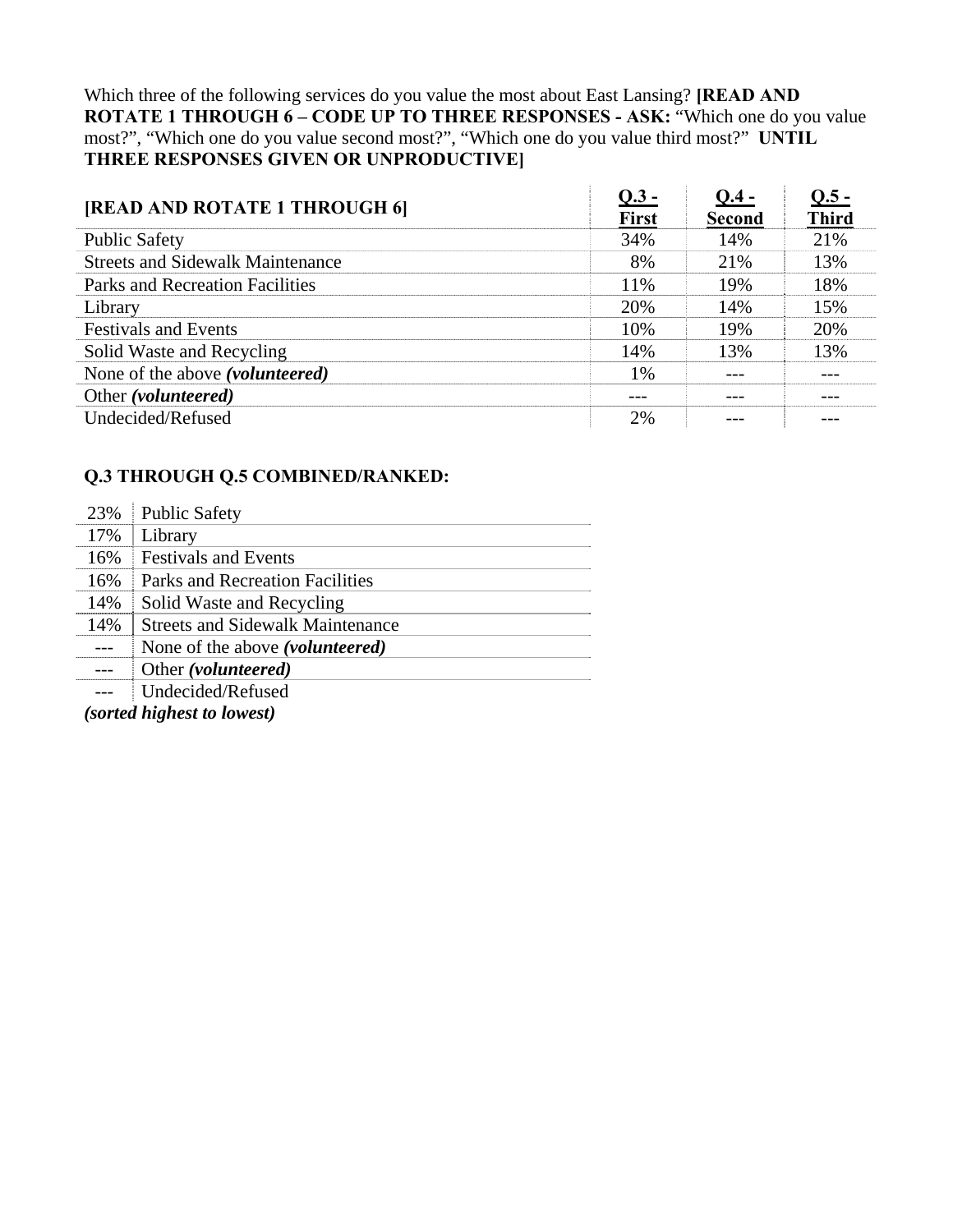For the following characteristics or features of East Lansing please tell me if you are satisfied or dissatisfied with each. How satisfied are you with….? **[IF SATISFIED/DISSATISFIED, ASK:** "Would that be very or somewhat?" **AND CODE BEST RESPONSE]**

| <b>[ROTATE Q.6</b><br><b>THROUGH Q.11]</b> |                                                                                                      | <b>Very</b><br><b>Satis</b> | <b>Smwt</b><br><b>Satis</b> | <b>TOTAL</b><br><b>Satis</b> | <b>Neither</b><br>(volun) | <b>TOTAL</b><br><b>Dissatis</b> | <b>Smwt</b><br><b>Dis</b> | <b>Very</b><br><b>Dis</b> | Undec/<br><b>Ref</b> |
|--------------------------------------------|------------------------------------------------------------------------------------------------------|-----------------------------|-----------------------------|------------------------------|---------------------------|---------------------------------|---------------------------|---------------------------|----------------------|
| 06.                                        | The overall appearance<br>of the City?                                                               | 35%                         | 57%                         | 92%                          |                           | 8%                              | 6%                        | 2%                        |                      |
| 07.                                        | The overall appearance<br>of Downtown?                                                               | 23%                         | 55%                         | 78%                          | 2%                        | 19%                             | 15%                       | 4%                        | 1%                   |
| 08.                                        | Your neighborhood as<br>a place to live or raise<br>a family?                                        | 73%                         | 24%                         | 97%                          |                           | 3%                              | 2%                        | 1%                        |                      |
| 09.                                        | The overall quality of<br>city services?                                                             | 45%                         | 45%                         | 90%                          | 3%                        | 6%                              | 3%                        | 3%                        | 1%                   |
| 10.                                        | The city's efforts to<br>keep residents<br>informed about<br>important issues and<br>current events? | 38%                         | 46%                         | 84%                          | 5%                        | 10%                             | 6%                        | 4%                        | 1%                   |
| 11.                                        | The transparency of<br>City government?                                                              | 16%                         | 44%                         | 60%                          | 16%                       | 18%                             | 11%                       | 7%                        | 6%                   |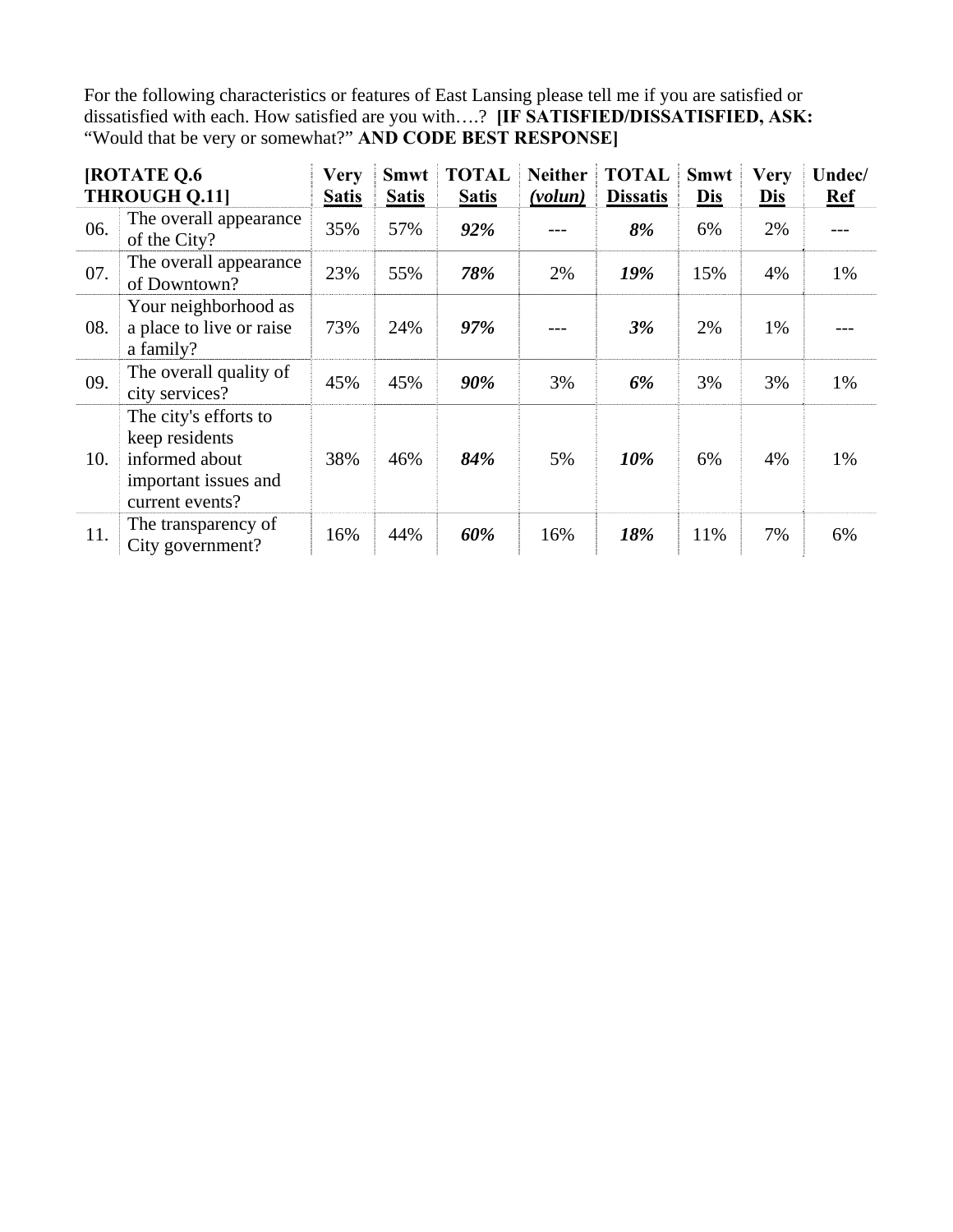Now I would like to read you several statements about East Lansing. For each, please tell me if you agree or disagree. **[IF AGREE/DISSAGREE, ASK:** "Would that be strongly or somewhat?" **AND CODE BEST RESPONSE]**

|     | <b>[ROTATE Q.12</b><br><b>THROUGH Q.17]</b>                                                                                           | <b>Strong</b><br>Agree | <b>Smwt</b><br><b>Agree</b> | <b>TOTAL</b><br><b>Agree</b> | <b>Neither</b><br>(volun) | <b>TOTAL</b><br><b>Disagree</b> | <b>Smwt</b><br><b>Disag</b> | <b>Strong</b><br><b>Disag</b> | Undec/<br><b>Ref</b> |
|-----|---------------------------------------------------------------------------------------------------------------------------------------|------------------------|-----------------------------|------------------------------|---------------------------|---------------------------------|-----------------------------|-------------------------------|----------------------|
| 12. | <b>Before City</b><br>government makes<br>a decision on<br>important issues, it<br>takes citizens'<br>comments into<br>consideration. | 26%                    | 43%                         | 69%                          | 8%                        | 19%                             | 13%                         | 6%                            | 4%                   |
| 13. | I have ample<br>opportunities to<br>meet with City<br>government and<br>participate in<br>discussions of<br>issues that affect<br>me. | 30%                    | 38%                         | 68%                          | 13%                       | 14%                             | 9%                          | 5%                            | 5%                   |
| 14. | I am actively<br>involved with my<br>neighborhood<br>association.                                                                     | 18%                    | 24%                         | 42%                          | 7%                        | 51%                             | 24%                         | 27%                           |                      |
| 15. | I believe that an<br>active<br>neighborhood<br>association builds<br>community.                                                       | 56%                    | 35%                         | 91%                          | 3%                        | 5%                              | 4%                          | 1%                            | 1%                   |
| 16. | I believe that<br>active City support<br>and<br>communication<br>has enhanced my<br>neighborhood.                                     | 28%                    | 43%                         | 71%                          | 8%                        | 16%                             | 13%                         | 3%                            | 5%                   |
| 17. | I believe that<br>development<br>supports a vibrant,<br>economically<br>stable community.                                             | 43%                    | 37%                         | 80%                          | 4%                        | 12%                             | 7%                          | 5%                            | 4%                   |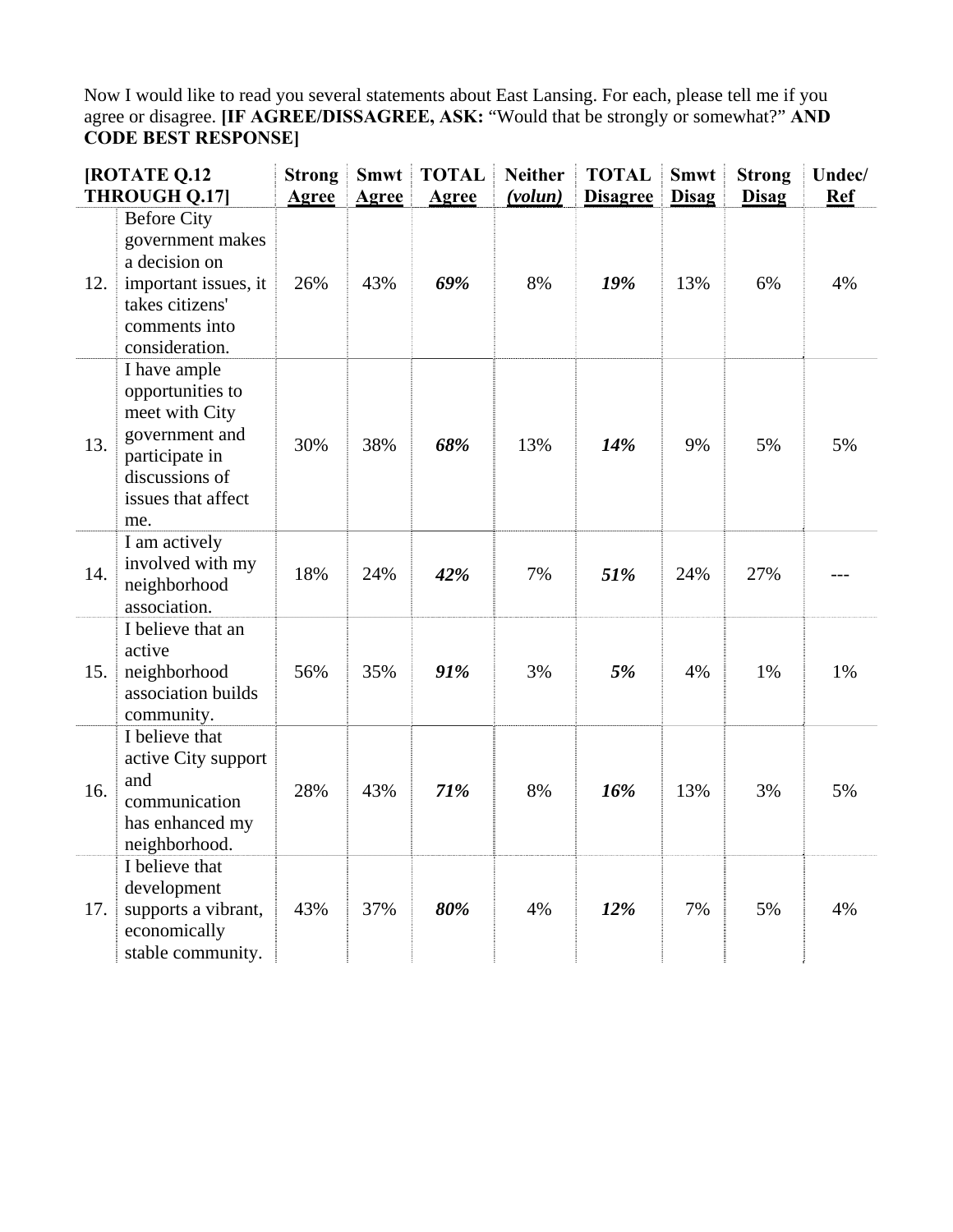## \_\_18. How do you prefer to receive information about city government and community news? **[READ 1 TO 4 – ROTATE 1 TO 3]**

- 60% Directly from the City
- 30% From newspapers and local news media
- 6% From your neighborhood association
- 1% Emails
- --- Online
- --- Phone Calls

3% Other (*at less than 0.5% each*)/Undecided/Refused ---------------- **GO TO Q.20**

*(sorted highest to lowest)* 

\_\_19. From which of the following formats do you prefer to receive information from city government? **[READ 1 TO 7 – ROTATE 1 TO 6]**

- 48% The Dialog printed newsletter
- 17% City e-newsletters
- 15% City of East Lansing website
- 9% Social Media
- 4% Public Meetings
- 3% Government Cable Channel 22
- --- Direct Mail
- --- Emails
- --- Lansing State Journal
- --- Newspapers in General
- --- www.publicresponse.com
- 4% Other (*at less than 0.5% each*)/Undecided/Refused

# *(sorted highest to lowest)*

\_\_20. Which of the following media types do you prefer to receive information? **[READ 1 TO 4 – ROTATE 1 TO 3]**

- 48% Newspapers
- 24% Television
- 15% Radio
- 7% Online
- 3% Emails
- 1% None-No Preference
- --- Direct Mail
- --- MLive
- 2% Other (*at less than 0.5% each*)/Undecided/Refused

*(sorted highest to lowest)* 

21. In the past year, have you had contact with any East Lansing City employee or official to complete a transaction, ask a question, submit a comment, or for any other reason?

| $1\%$ Undecided/Refused --------- GO TO Q.23 |  |
|----------------------------------------------|--|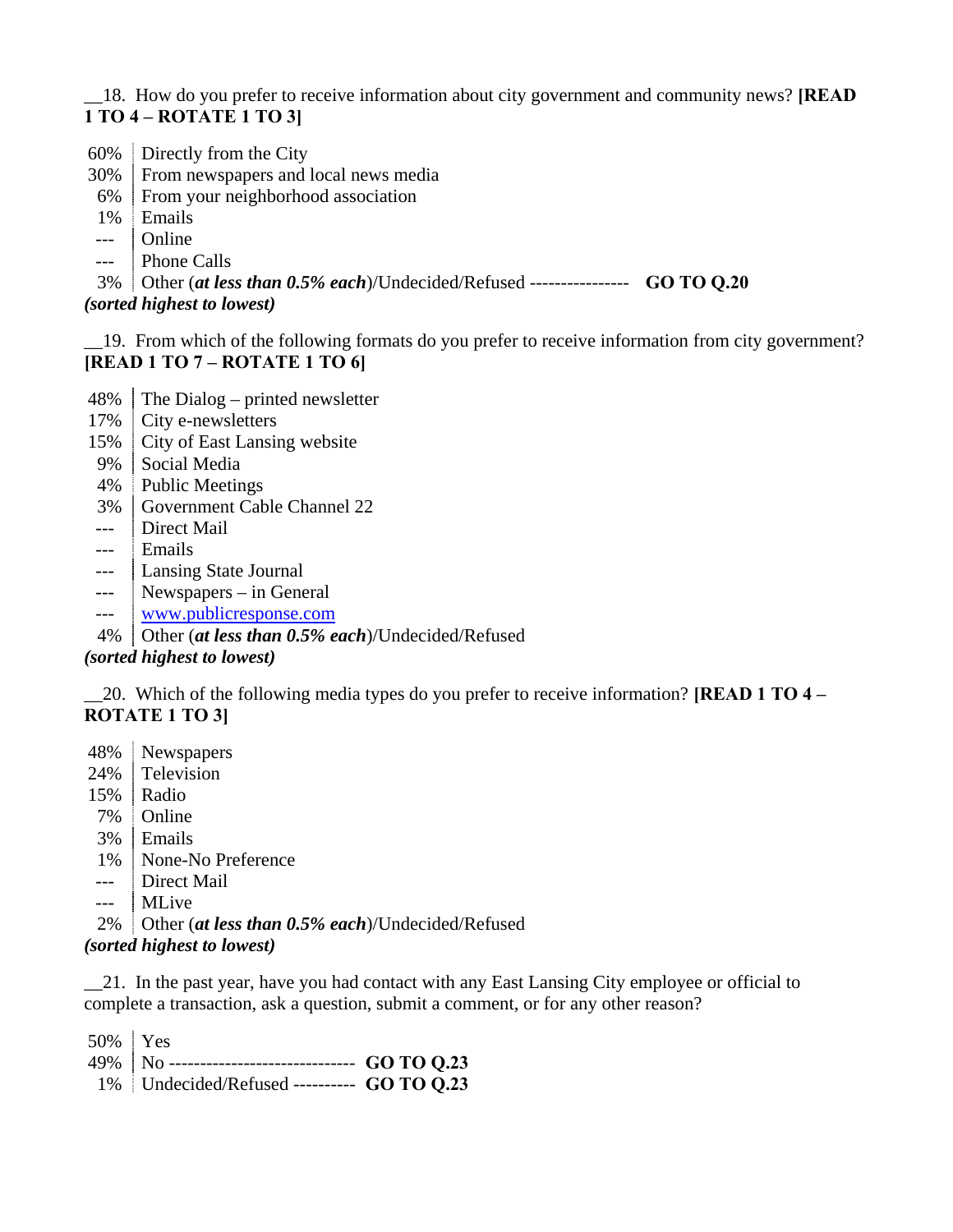\_\_22. Were you satisfied or dissatisfied with how your inquiry or transaction with the City of East Lansing was handled? **[IF SATISFIED/DISSATISFIED, ASK:** "Would that be very or somewhat?" **AND CODE BEST RESPONSE]** 

**N=201**

| 56%        | <b>Very Satisfied</b>                            |
|------------|--------------------------------------------------|
| 29%        | Somewhat Satisfied                               |
| $85\%$     | <b>TOTAL SATISFIED</b>                           |
| 1%         | Neither Satisfied nor Dissatisfied (volunteered) |
| <b>14%</b> | <b>TOTAL DISSATISFIED</b>                        |
| 7%         | Somewhat Dissatisfied                            |
| 7%         | <b>Very Dissatisfied</b>                         |
| $---$      | Undecided/Refused                                |

\_\_23. As in past years, the City faced considerable financial challenges brought on by a decline in property taxes and a significant decrease in funding from state sources. In general, would you prefer that the City meet these budget challenges by **[ROTATE]** reducing or eliminating specific services, raising taxes, or some combination of these?

55% Combination 21% Reduce or eliminate services 16% | Raise taxes 8% Undecided/Refused

Finally, we have just a few questions about you, for statistical purposes only.

\_\_24. Are you currently registered to vote at the address I am calling?

| 89%   Yes |                                                       |  |
|-----------|-------------------------------------------------------|--|
|           | $10\%$   No ------------------------------ GO TO 0.26 |  |
|           | $1\%$ Undecided/Refused --------- GO TO Q.26          |  |

\_\_25. Thinking about all local, state, and federal elections held over the past few years, how often do you vote? Do you tend to vote all of the time, most of the time, half of the time, seldom or never?

#### **N=357**

|                                 | 56%   All the time                           |
|---------------------------------|----------------------------------------------|
|                                 | 32% Most of the time                         |
|                                 | 7%   Half of the time                        |
|                                 | 4% Seldom                                    |
|                                 | 1% Never                                     |
| $\frac{1}{2}$ and $\frac{1}{2}$ | Too young to have voted before (VOLUNTEERED) |
|                                 | ---   Undecided/Refused                      |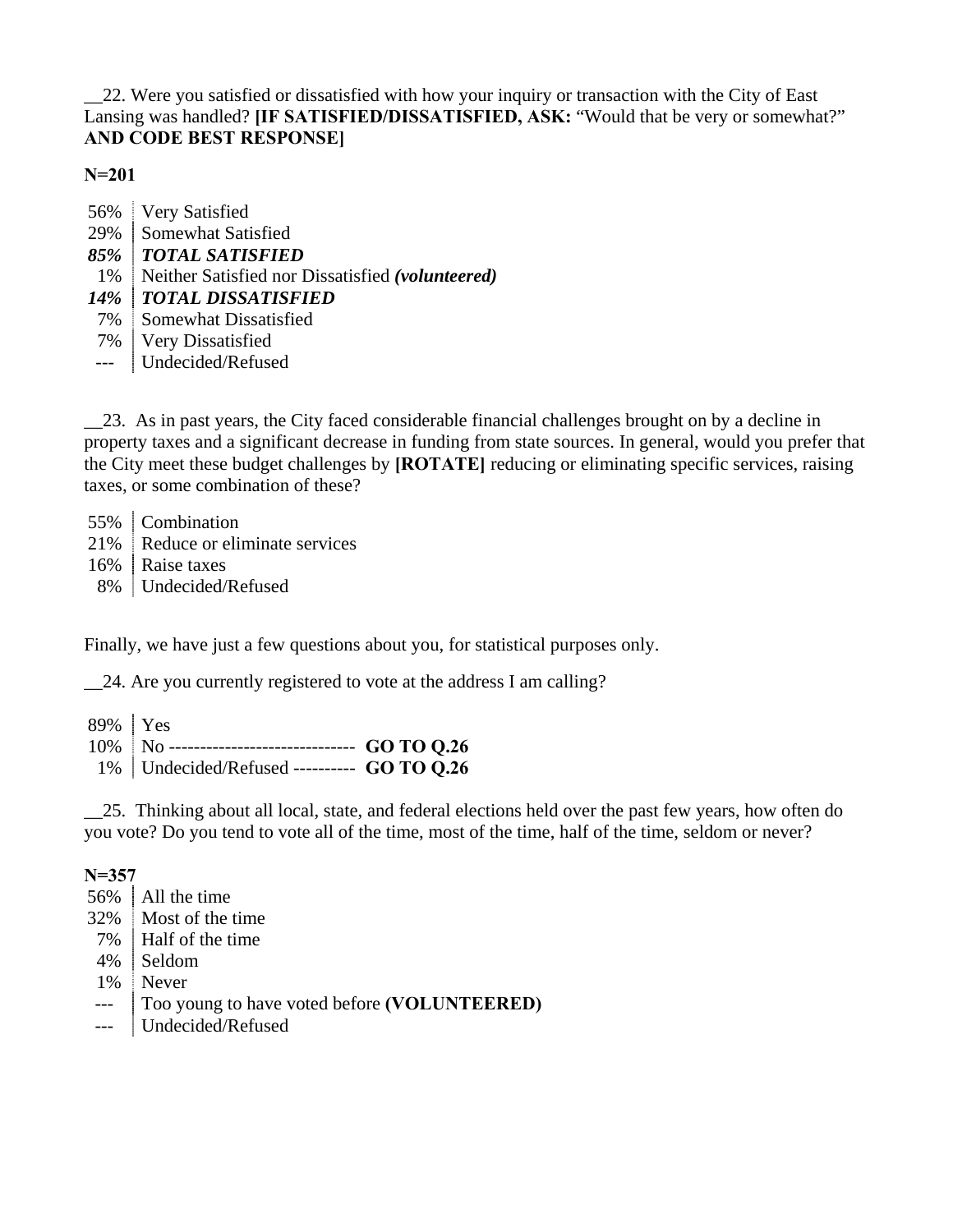\_\_26. How long have you been a resident of East Lansing?

 2% Less than 1 year 10% 1-5 years 14% 6-10 years 74% | More than 10 years --- Undecided/Refused

\_\_27. Are you currently a college student?

| 16% Yes   |                   |
|-----------|-------------------|
| $84\%$ No |                   |
|           | Undecided/Refused |

\_\_28. Do you own the home where you live or do you rent?

| 83%   Own                 |
|---------------------------|
| 14% Rent                  |
| $3\%$ Other (volunteered) |
| Undecided/Refused         |

\_\_29. Are there any school age children, age of 18 or younger, living in your household?

33% Yes 67% No --- Undecided/Refused

\_\_30. Could you please tell me in what year you were born? **[IF REFUSED, ASK:** 'Would you please tell me into which of the following categories your age would fall? Please stop me when I get to a category that applies to you.' **AND READ 1 TO 7]**

## **[RECORD YEAR HERE \_\_\_ \_\_ \_\_ \_\_ \_\_ \_\_ AND THEN CODE BELOW]**

| 10% | 18 to 24 years ---------------   | $(1990 \text{ to } 1996)$  |
|-----|----------------------------------|----------------------------|
| 5%  | 25 to 29 ----------------------  | $(1985 \text{ to } 1989)$  |
| 12% | 30 to 39 ----------------------- | $(1975 \text{ to } 1984)$  |
| 18% | 40 to 49 ----------------------- | $(1965 \text{ to } 1974)$  |
| 18% | 50 to 59 ----------------------- | $(1955 \text{ to } 1964)$  |
| 16% | 60 to 64 ----------------------- | $(1950 \text{ to } 1954)$  |
| 19% | 65 and over ------------------   | $(1949 \text{ or before})$ |
| 2%  | Undecided/Refused                |                            |